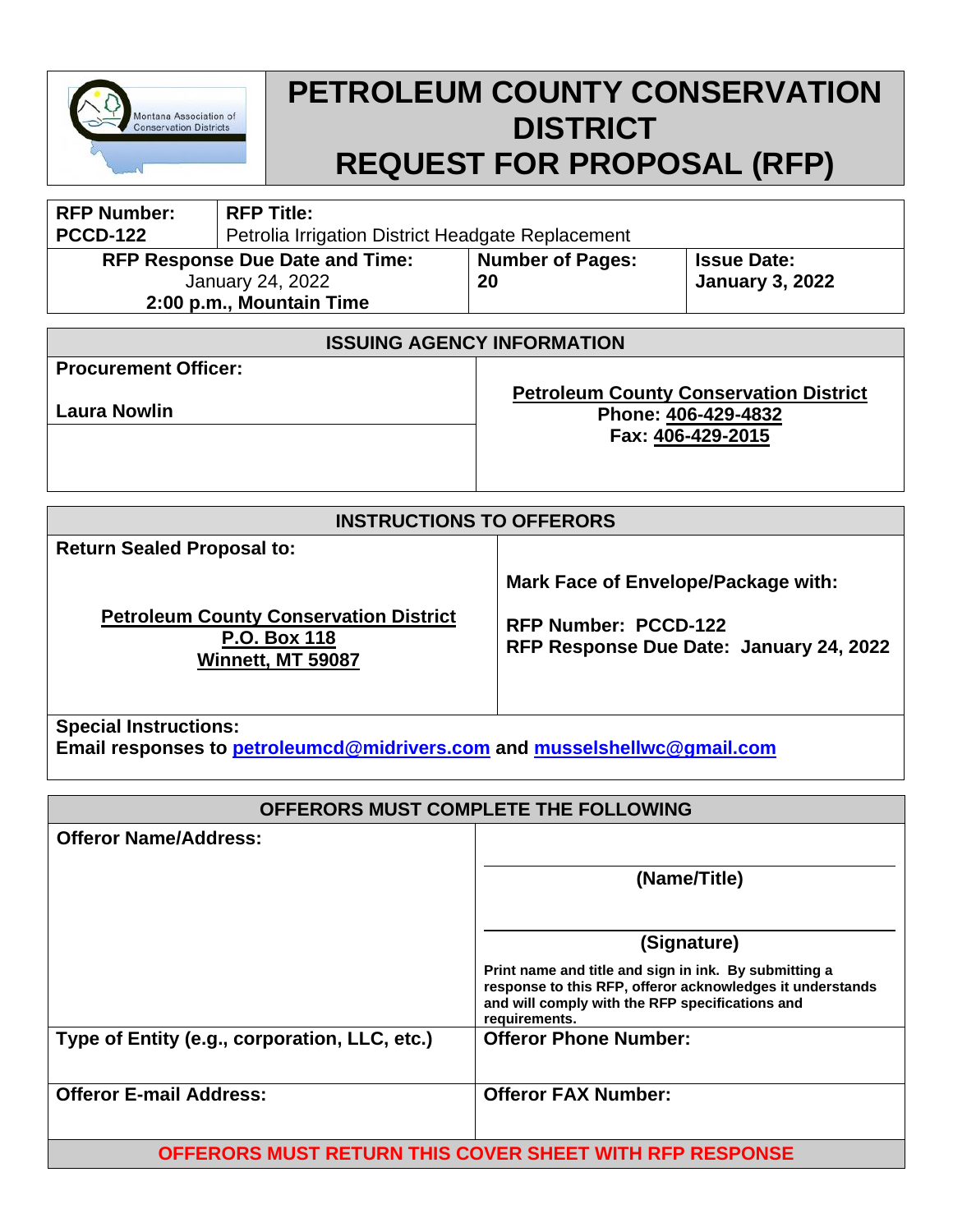# **TABLE OF CONTENTS**

|                                                                                | <b>PAGE</b> |
|--------------------------------------------------------------------------------|-------------|
|                                                                                |             |
|                                                                                |             |
|                                                                                |             |
|                                                                                |             |
| 1.1                                                                            |             |
| 1.2                                                                            |             |
| 1.3                                                                            |             |
| 1.4                                                                            |             |
| 1.5                                                                            |             |
| 1.6                                                                            |             |
| 1.7                                                                            |             |
|                                                                                |             |
| 2.1                                                                            |             |
| 2.2                                                                            |             |
| 2.3                                                                            |             |
| 2.4                                                                            |             |
| 2.5                                                                            |             |
|                                                                                |             |
| 3.1                                                                            |             |
|                                                                                |             |
|                                                                                |             |
|                                                                                |             |
| 3.1.4 Develop List of Prioritized Projects and Water Management Strategies  10 |             |
|                                                                                |             |
| 3.2                                                                            |             |
| 3.3                                                                            |             |
| 3.4                                                                            |             |
|                                                                                |             |
| 4.1                                                                            |             |
| 4.2                                                                            |             |
|                                                                                |             |
|                                                                                |             |
|                                                                                |             |
| 4.2.4 Oral Presentations.                                                      |             |
|                                                                                |             |
| 5.1                                                                            |             |
| 5.2                                                                            |             |
| 5.3                                                                            |             |
|                                                                                |             |
| 6.1                                                                            |             |
| 6.2                                                                            |             |
|                                                                                |             |
| <b>Appendices</b>                                                              |             |
|                                                                                |             |
|                                                                                |             |
|                                                                                |             |
|                                                                                |             |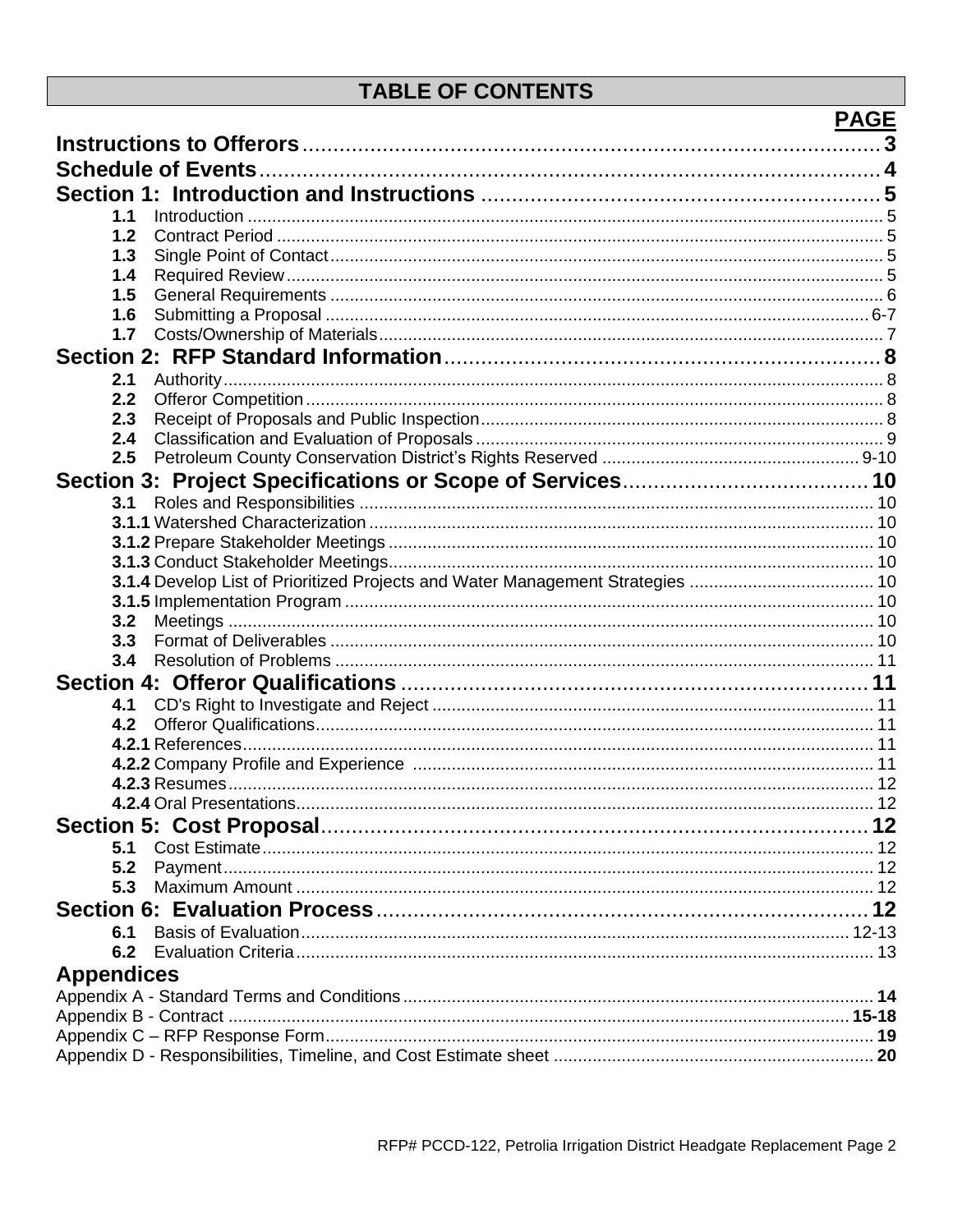# **INSTRUCTIONS TO OFFERORS**

#### **It is the responsibility of each offeror to:**

Follow the format required in the RFP when preparing your response. Provide responses in a clear and concise manner.

**Provide complete answers/descriptions.** Read and answer **all** questions and requirements. Proposals are evaluated based **solely** on the information and materials provided in your written response.

**Use any forms provided**, e.g., cover page, budget form, certification forms, etc.

**Submit your response on time.** Note all the dates and times listed in the Schedule of Events and within the document. Late proposals are *never* accepted.

**The following items MUST be included in the response. Failure to include ANY of these items may result in a nonresponsive determination.**

- **Signed Cover Sheet**
- **Signed Addenda (if appropriate) in accordance with Section 1.4.3**
- **Correctly executed State of Montana "Affidavit for Trade Secret Confidentiality" form, if claiming information to be confidential or proprietary in accordance with Section 2.3.1.**
- **In addition to a detailed response to all requirements within Sections 3, 4, and 5, offeror must acknowledge that it has read, understands, and will comply with each section/subsection listed below by initialing the line to the left of each. If offeror cannot meet a particular requirement, provide a detailed explanation next to that requirement.**
	- Section 1, Introduction and Instructions
	- Section 2, RFP Standard Information
	- Section 3.1, Roles and Responsibilities
	- Section 3.2, Meetings
	- Section 4.1, Offeror's Qualifications
	- Section 5, Cost Proposal
	- Section 6, Evaluation Process
	- Appendix A, Standard Terms and Conditions
	- Appendix B, Contract
	- Appendix C, RFP Response Form
		- Appendix D, Petrolia Irrigation District Headgate Replacement Responsibilities, Timeline, and Cost Estimate sheet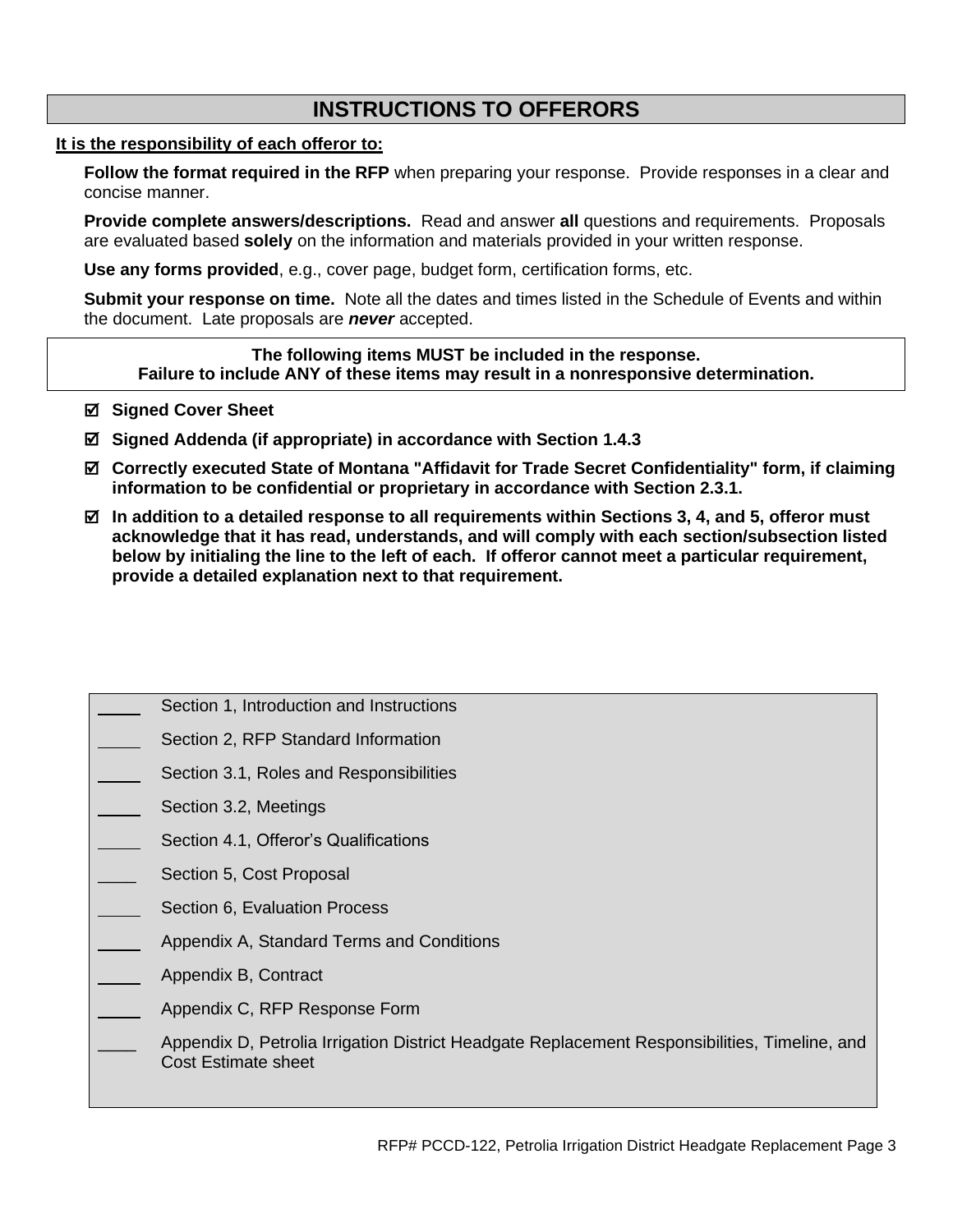# **SCHEDULE OF EVENTS**

| <b>EVENT</b> | <b>DATE</b> |
|--------------|-------------|
|              |             |
|              |             |
|              |             |
|              |             |
|              |             |

**\*The dates above identified by an asterisk are included for planning purposes. These dates are subject to change.**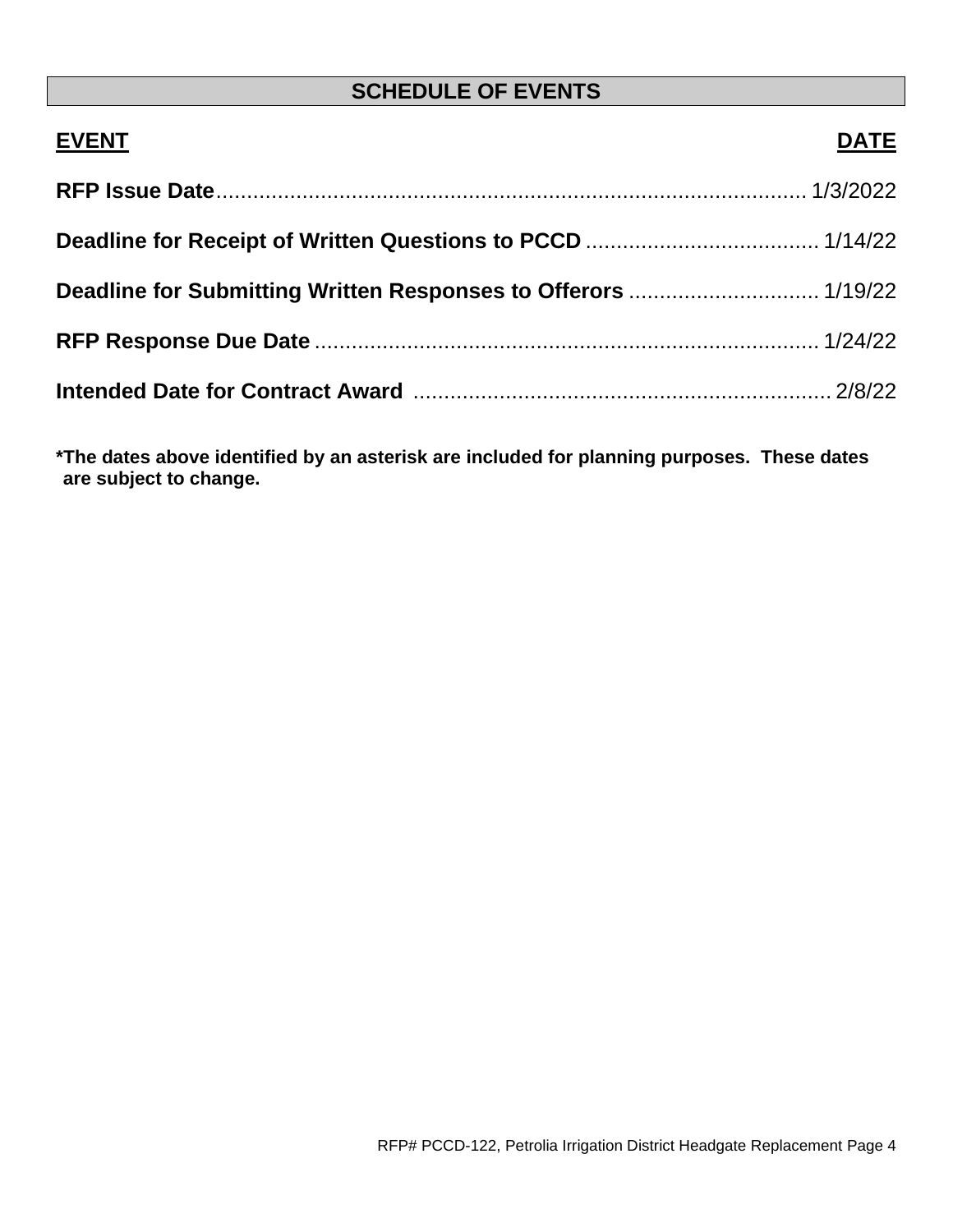# **SECTION 1: INTRODUCTION AND INSTRUCTIONS**

### **1.1 INTRODUCTION**

The Petroleum County Conservation District ("CD") is seeking an engineer to provide services for replacement of a headgate on the Petrolia Irrigation District irrigation system. A more complete description of the services to be provided is found in Section 3.

# **1.2 CONTRACT PERIOD**

The contract period is ten (10) months, beginning February 8, 2022, and ending December 31, 2022, inclusive. The parties may mutually agree to a renewal of this contract in six-month intervals, or any interval that is advantageous to the CD. This contract, including any renewals, may not exceed a total of two (2) years, at the CD's option.

# **1.3 SINGLE POINT OF CONTACT**

From the date this Request for Proposal (RFP) is issued until an offeror is selected and announced by the procurement officer, **offerors shall not communicate with any CD staff regarding this procurement, except at the direction of Laura Nowlin**, the procurement officer in charge of the solicitation. Any unauthorized contact may disqualify the offeror from further consideration. Contact information for the single point of contact is:

> Procurement Officer: Laura Nowlin Telephone Number: 406-429-4832 Fax Number: 406-429-2015 E-mail Address: musselshellwc@gmail.com

# **1.4 REQUIRED REVIEW**

**1.4.1 Review RFP.** Offerors shall carefully review the entire RFP. Offerors shall promptly notify the procurement officer identified above via e-mail or in writing of any ambiguity, inconsistency, unduly restrictive specifications, or error that they discover. In this notice, the offeror shall include any terms or requirements within the RFP that preclude the offeror from responding or add unnecessary cost. Offerors shall provide an explanation with suggested modifications. The notice must be received by the deadline for receipt of inquiries set forth in Section 1.4.2. The CD will determine any changes to the RFP.

**1.4.2 Form of Questions.** Offerors having questions or requiring clarification or interpretation of any section within this RFP must address these issues via e-mail or in writing to the procurement officer listed above on or before **January 14, 2022** by 4 p.m**.** Clear reference to the section, page, and item in question must be included in the form. Questions received after the deadline may not be considered.

**1.4.3 CD's Response.** The CD will provide a written response by **January 19, 2022** to all questions received by **January 14.** The CD's response will be by written addendum and will be sent via email with the RFP by 4 p.m. on the date listed. Any other form of interpretation, correction, or change to this RFP will not be binding upon the CD. **Offerors shall sign and return with their RFP response an Acknowledgment of Addendum for any addendum issued.**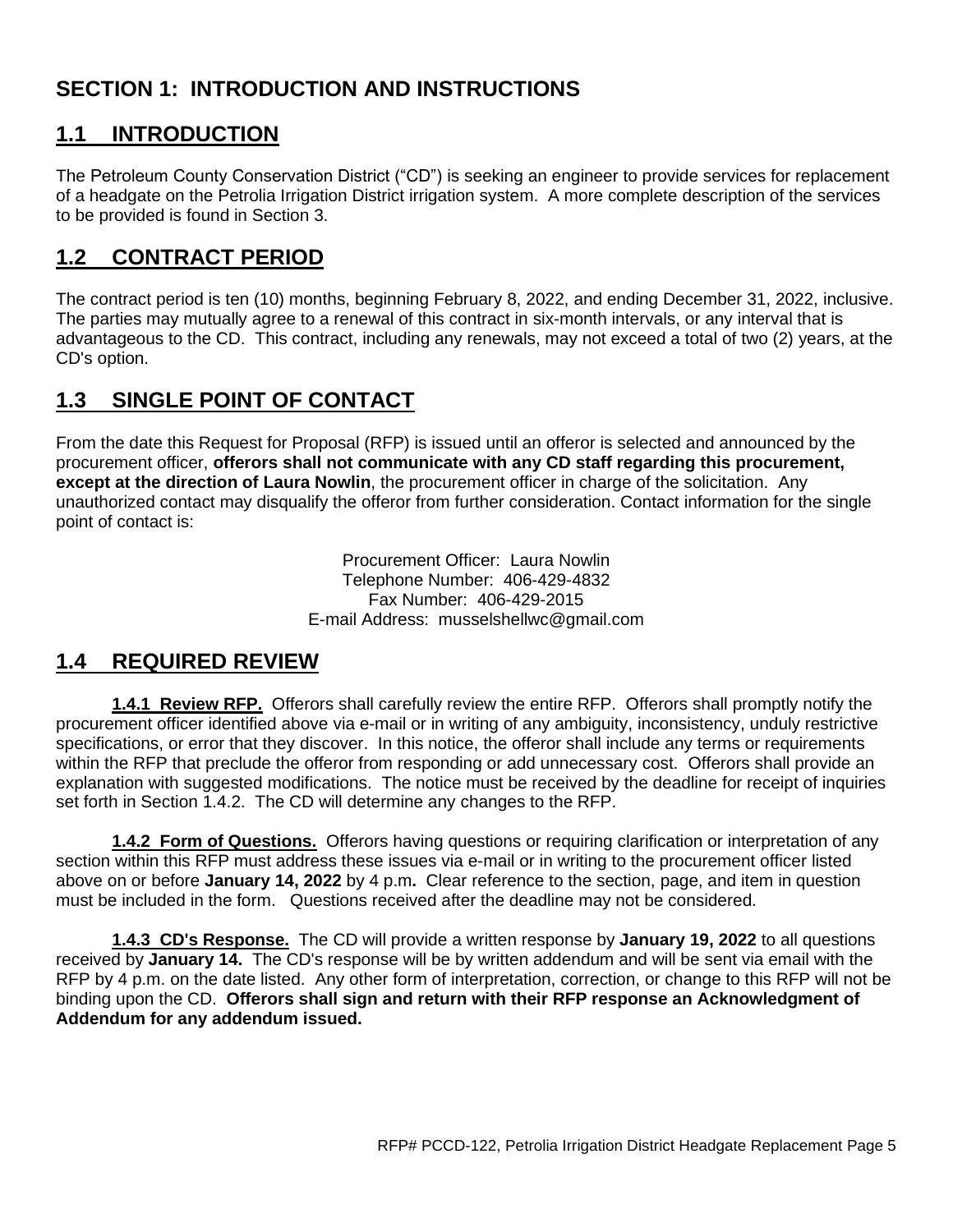# **1.5 GENERAL REQUIREMENTS**

**1.5.1 Acceptance of Standard Terms and Conditions/Contract.** *By submitting a response to this RFP, offeror accepts the standard terms and conditions and contract set out in Appendices A and B, respectively.* Much of the language included in the standard terms and conditions and contract reflects the requirements of Montana law.

Offerors requesting additions or exceptions to the standard terms and conditions, or to the contract terms, shall submit them to the procurement officer listed above by the date specified in Section 1.4.2. A request must be accompanied by an explanation why the exception is being sought and what specific effect it will have on the offeror's ability to respond to the RFP or perform the contract. The CD reserves the right to address nonmaterial requests for exceptions to the standard terms and conditions and contract language with the highest scoring offeror during contract negotiation.

The CD shall identify any revisions to the standard terms and conditions and contract language in a written addendum issued for this RFP. The addendum will apply to all offerors submitting a response to this RFP. The CD will determine any changes to the standard terms and conditions and/or contract.

**1.5.2 Resulting Contract.** This RFP and any addenda, the offeror's RFP response, including any amendments, a best and final offer (if any), and any clarification question responses shall be incorporated by reference in any resulting contract.

**1.5.3 Understanding of Specifications and Requirements.** By submitting a response to this RFP, offeror acknowledges it understands and shall comply with the RFP specifications and requirements.

**1.5.4 Offeror's Signature.** Offeror's proposal must be signed in ink by an individual authorized to legally bind the offeror. The offeror's signature guarantees that the offer has been established without collusion. Offeror shall provide proof of authority of the person signing the RFP upon CD's request.

**1.5.5 Offer in Effect for 120 Calendar Days.** Offeror agrees that it may not modify, withdraw, or cancel its proposal for a 120-day period following the RFP due date or receipt of best and final offer, if required.

### **1.6 SUBMITTING A PROPOSAL**

#### **All subsections not listed in the "Instructions to Offerors" on page 3 require a response. Restate the section/subsection number and the text immediately prior to your written response.**

**1.6.1 Organization of Proposal.** Offerors must submit a signed copy of the RFP cover sheet and the form attached as Appendix C to respond to this RFP. Offerors shall follow the response format outlined in Appendix C: RFP Response Form. Proposals should be bound and must include tabbed dividers separating each section. Proposal pages must be consecutively numbered.

The CD encourages offerors to use materials (e.g., paper, dividers, binders, brochures, etc.) that contain postconsumer recycled content. Offerors are encouraged to print/copy on both sides of each page. Proposals must also be emailed to musselshellwc@gmail.com.

**1.6.2 Failure to Comply with Instructions.** Offerors failing to comply with these instructions may be subject to point deductions. Further, the CD may deem a proposal nonresponsive or disqualify it from further consideration if it does not follow the response format, is difficult to read or understand, or is missing requested information.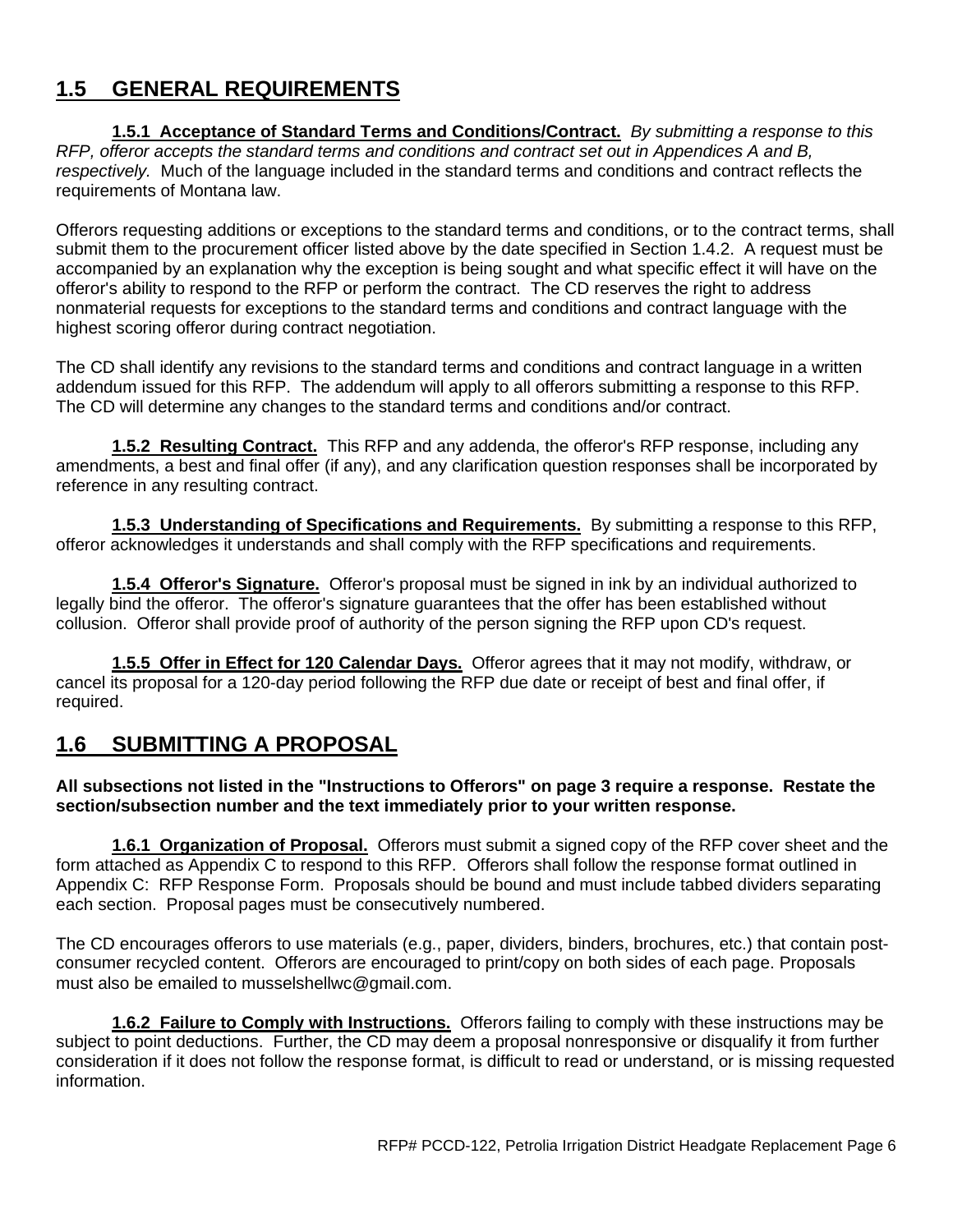**1.6.3 Multiple Proposals.** Offerors may, at their option, submit multiple proposals. Each proposal shall be evaluated separately.

**1.6.4 Price Sheets.** Offerors *must* use the RFP Price Sheet found in **Appendix D** (please note, this sheet is combined with a description of the roles and responsibilities as well as the anticipated timeline for the project)**.** This price sheet serves as the primary representation of offeror's cost/price. Offeror should include additional information as necessary to explain the offeror's cost/price.

**1.6.5 Copies Required and Deadline for Receipt of Proposals.** Offerors must submit **one original proposal and two (2) copies** to the Petroleum County Conservation District. The CD also requests an electronic copy of the RFP response be sent to musselshellwc@gmail.com.

**EACH PROPOSAL MUST BE SEALED AND LABELED ON THE OUTSIDE OF THE PACKAGE** clearly indicating it is in response to RFP **PCCD-122.** *Proposals must be received at the reception desk of the Petroleum County Conservation District prior to 2:00 p.m., Mountain Time, January 24. Offeror is solely responsible for assuring delivery to the reception desk by the designated time.*

**1.6.6 Facsimile Responses.** A facsimile response to an RFP will ONLY be accepted on an exception basis with prior approval of the procurement officer and only if it is received in its entirety by the specified deadline. Responses to RFPs received after the deadline will not be considered.

**1.6.7 Late Proposals.** *Regardless of cause, the CD shall not accept late proposals. Such proposals will automatically be disqualified from consideration.* Offeror may request the CD return the proposal at offeror's expense or the CD will dispose of the proposal if requested by the offeror. (See Administrative Rules of Montana (ARM) 2.5.509.)

# **1.7 COSTS/OWNERSHIP OF MATERIALS**

**1.7.1 CD Not Responsible for Preparation Costs.** Offeror is solely responsible for all costs it incurs prior to contract execution.

**1.7.2 Ownership of Timely Submitted Materials.** The CD shall own all materials submitted in response to this RFP.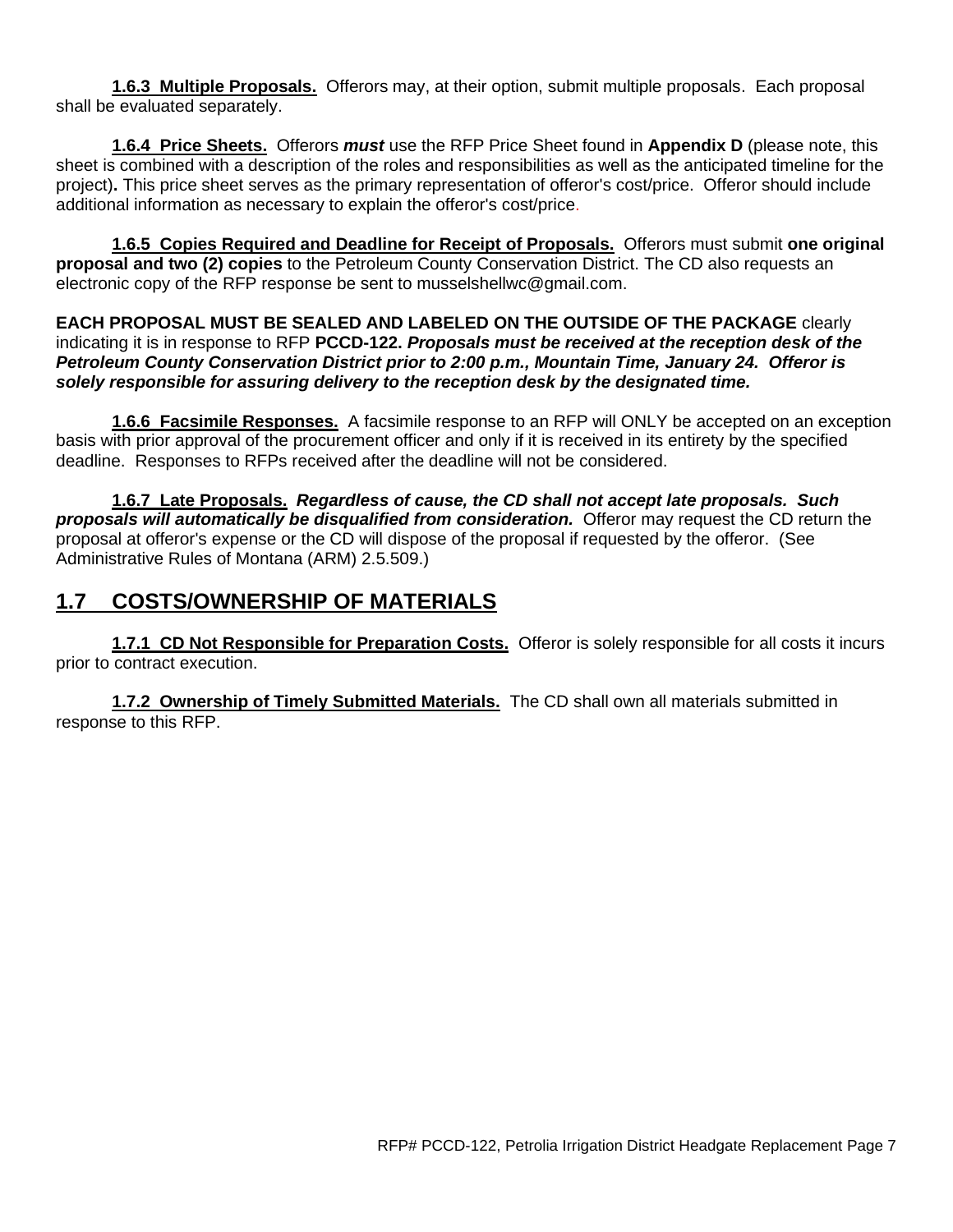# **SECTION 2: RFP STANDARD INFORMATION**

# **2.1 AUTHORITY**

The RFP is issued under 18-4-304, Montana Code Annotated (MCA) and ARM 2.5.602. The RFP process is a procurement option allowing the award to be based on stated evaluation criteria. The RFP states the relative importance of all evaluation criteria. The CD shall use only the evaluation criteria outlined in this RFP.

# **2.2 OFFEROR COMPETITION**

The CD encourages free and open competition to obtain quality, cost-effective services and supplies. The CD designs specifications, proposal requests, and conditions to accomplish this objective.

# **2.3 RECEIPT OF PROPOSALS AND PUBLIC INSPECTION**

**2.3.1 Public Information.** Subject to exceptions provided by Montana law, all information received in response to this RFP, including copyrighted material, is public information. Proposals will be made available for public viewing and copying shortly after the proposal due date and time. The exceptions to this requirement are: (1) bona fide trade secrets meeting the requirements of the Uniform Trade Secrets Act, Title 30, chapter 14, part 4, MCA, that have been properly marked, separated, and documented; (2) matters involving individual safety as determined by the CD; and (3) other constitutional protections. See 18-4-304, MCA. The CD provides a copier for interested parties' use at \$0.10 per page. The interested party is responsible for the cost of copies and to provide personnel to do the copying.

**2.3.2 Procurement Officer Review of Proposals.** Upon opening the proposals in response to this RFP, the procurement officer will review the proposals for information that meets the exceptions in Section 2.3.1, providing the following conditions have been met:

- Confidential information (including any provided in electronic media) is clearly marked and separated from the rest of the proposal.
- The proposal does not contain confidential material in the cost or price section.
- An affidavit from the offeror's legal counsel attesting to and explaining the validity of the trade secret claim as set out in Title 30, chapter 14, part 4, MCA, is attached to each proposal containing trade secrets. Counsel must use the State of Montana "Affidavit for Trade Secret Confidentiality" form in requesting the trade secret claim.

Information separated out under this process will be available for review only by the procurement officer, the evaluator/evaluation committee members, and limited other designees. Offerors shall pay all of its legal costs and related fees and expenses associated with defending a claim for confidentiality should another party submit a "right to know" (open records) request.

# **2.4 CLASSIFICATION AND EVALUATION OF PROPOSALS**

**2.4.1 Initial Classification of Proposals as Responsive or Nonresponsive.** The CD shall initially classify all proposals as either "responsive" or "nonresponsive" (ARM 2.5.602). The CD may deem a proposal nonresponsive if: (1) any of the required information is not provided; (2) the submitted price is found to be excessive or inadequate as measured by the RFP criteria; or (3) the proposal does not meet RFP requirements and specifications. The CD may find any proposal to be nonresponsive at any time during the procurement process. If the CD deems a proposal nonresponsive, it will not be considered further.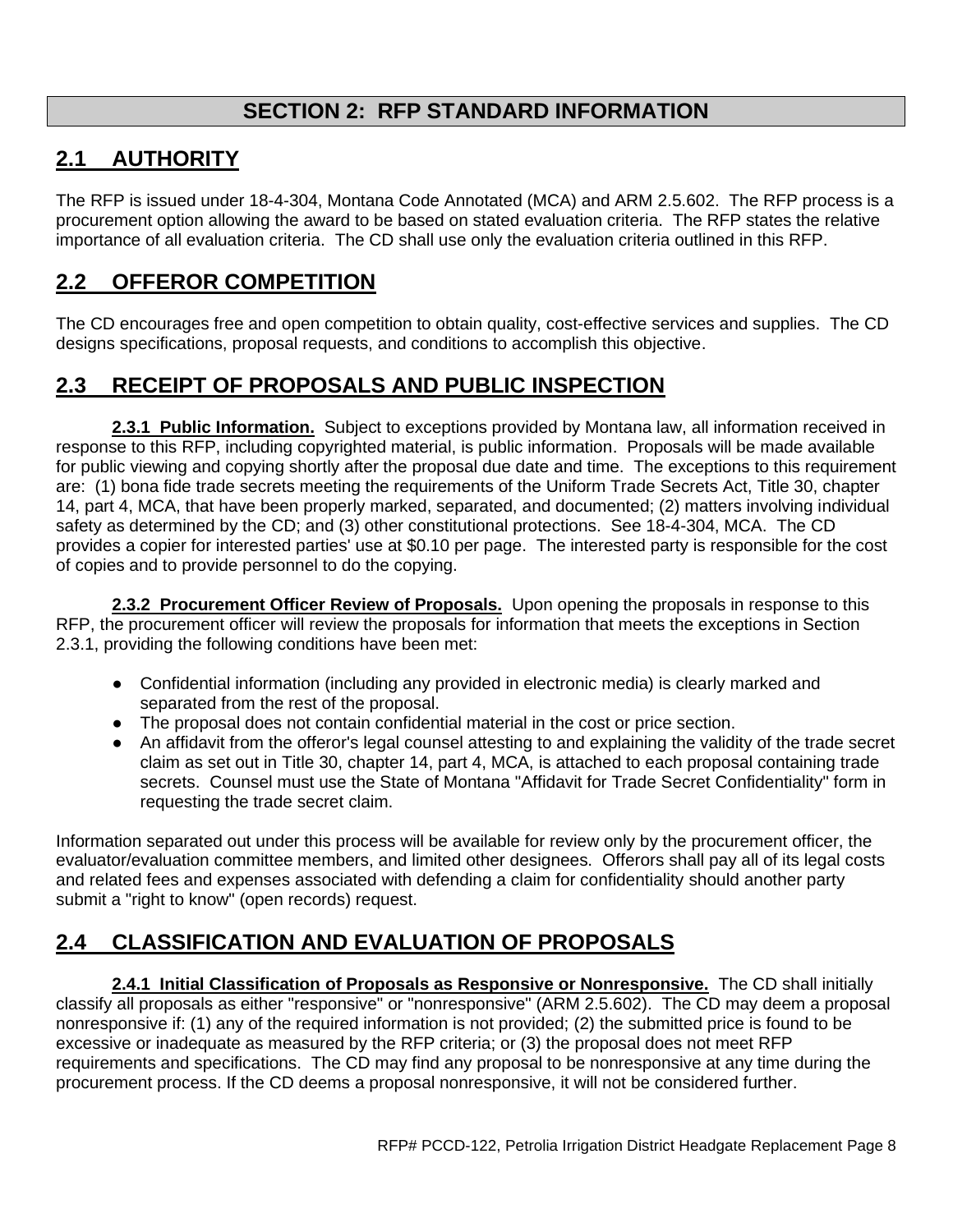**2.4.2 Determination of Responsibility.** The procurement officer will determine whether an offeror has met the standards of responsibility consistent with ARM 2.5.407. An offeror may be determined nonresponsible at any time during the procurement process if information surfaces that supports a nonresponsible determination. If an offeror is found nonresponsible, the procurement officer will notify the offeror by mail. The determination will be included within the procurement file.

**2.4.3 Evaluation of Proposals.** An evaluator/evaluation committee will evaluate all responsive proposals based on stated criteria and recommend an award to the highest scoring offeror. The evaluator/evaluation committee may initiate discussion, negotiation, or a best and final offer. In scoring against stated criteria, the evaluator/evaluation committee may consider such factors as accepted industry standards and a comparative evaluation of other proposals in terms of differing price and quality. These scores will be used to determine the most advantageous offering to the CD. If an evaluation committee meets to deliberate and evaluate the proposals, the public may attend and observe the evaluation committee deliberations.

**2.4.4 Completeness of Proposals.** Selection and award will be based on the offeror's proposal and other items outlined in this RFP. Proposals may not include references to information such as Internet websites, unless specifically requested. Information or materials presented by offerors outside the formal response or subsequent discussion, negotiation, or best and final offer, if requested, will not be considered, will have no bearing on any award, and may result in the offeror being disqualified from further consideration.

**2.4.5 Best and Final Offer.** Under Montana law, the procurement officer may request a best and final offer if additional information is required to make a final decision. The CD reserves the right to request a best and final offer based on price/cost alone. Please note that the CD rarely requests a best and final offer on cost alone.

**2.4.6 Evaluator/Evaluation Committee Recommendation for Contract Award.** The evaluator/ evaluation committee will provide a written recommendation for contract award to the procurement officer that contains the scores, justification, and rationale for the decision. The procurement officer will review the recommendation to ensure its compliance with the RFP process and criteria before concurring with the evaluator's/evaluation committee's recommendation.

**2.4.7 Request for Documents Notice.** Upon concurrence with the evaluator's/evaluation committee's recommendation, the procurement officer will request from the highest scoring offeror the required documents and information, such as insurance documents, contract performance security, an electronic copy of any requested material (e.g., proposal, response to clarification questions, and/or best and final offer), and any other necessary documents. Receipt of this request does not constitute a contract and **no work may begin until a contract signed by all parties is in place**. The procurement officer will notify all other offerors of the CD's selection.

**2.4.8 Contract Execution.** Upon receipt of all required materials, a contract (Appendix B) incorporating the Standard Terms and Conditions (Appendix A), as well as the highest scoring offeror's proposal, will be provided to the highest scoring offeror for signature. The highest scoring offeror will be expected to accept and agree to all material requirements contained in Appendices A and B of this RFP. If the highest scoring offeror does not accept all material requirements, the CD may move to the next highest scoring offeror, or cancel the RFP. Work under the contract may begin when the contract is signed by all parties.

# **2.5 CD'S RIGHTS RESERVED**

While the CD has every intention to award a contract resulting from this RFP, issuance of the RFP in no way constitutes a commitment by the CD to award and execute a contract. Upon a determination such actions would be in its best interest, the CD, in its sole discretion, reserves the right to: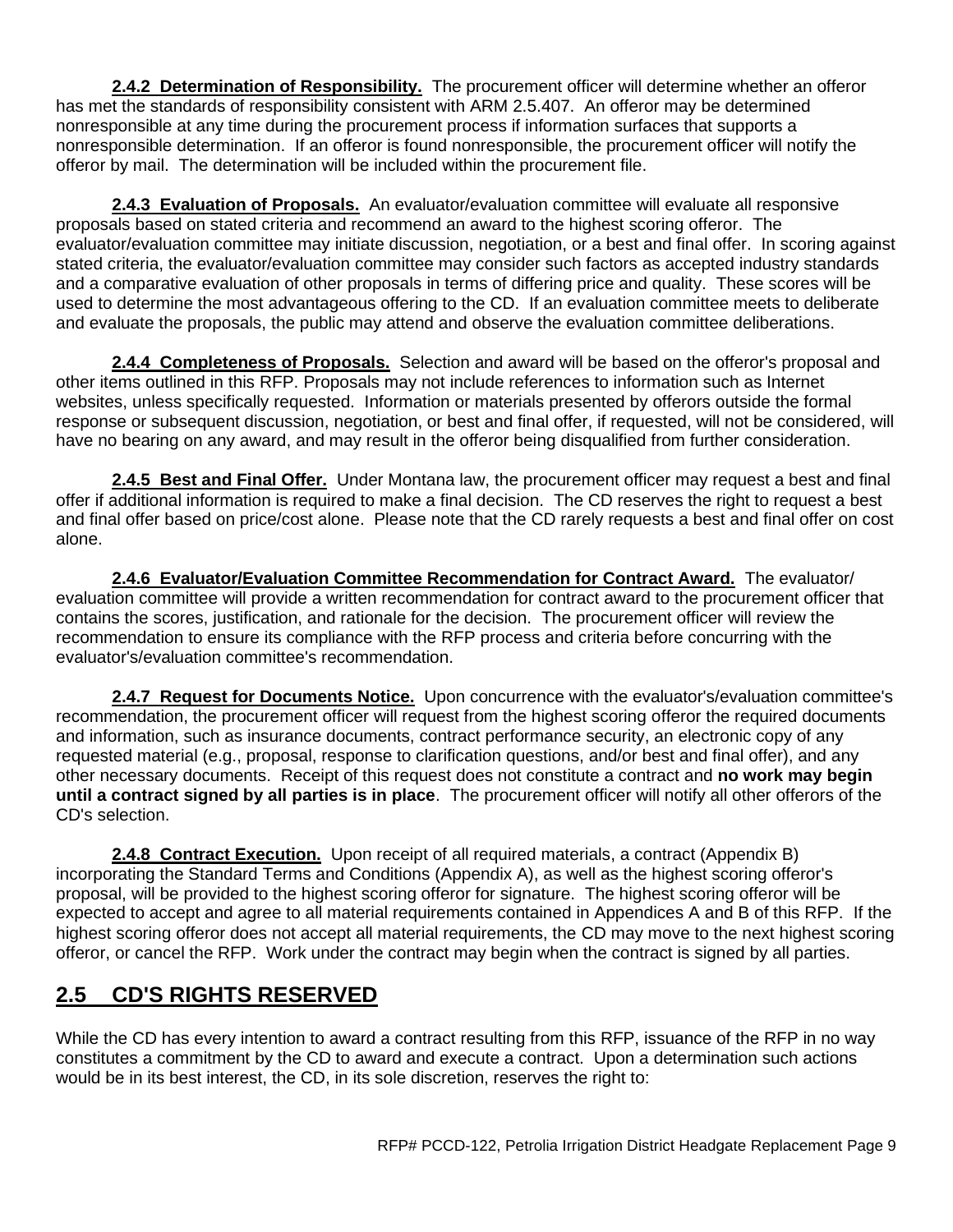- Cancel or terminate this RFP (18-4-307, MCA);
- Reject any or all proposals received in response to this RFP (ARM 2.5.602):
- Waive any undesirable, inconsequential, or inconsistent provisions of this RFP that would not have significant impact on any proposal (ARM 2.5.505);
- Not award a contract, if it is in the CD's best interest not to proceed with contract execution (ARM 2.5.602); or
- If awarded, terminate any contract if the CD determines adequate state funds are not available (18- 4-313, MCA).

# **SECTION 3: SCOPE OF SERVICES**

To enable the CD to determine the capabilities of an offeror to provide the services specified in the RFP, the offeror shall respond to the following regarding its ability to meet the CD's requirements.

#### **All subsections of Section 3 not listed in the "Instructions to Offerors" on page 3 require a response. Restate the subsection number and the text immediately prior to your written response.**

#### **NOTE: Each item must be thoroughly addressed. Offerors taking exception to any requirements listed in this section may be found nonresponsive or be subject to point deductions.**

The Petroleum County Conservation District will use this RFP to assess the expertise of a team of contracted professionals to provide final designs for the operating headgate at Petrolia Dam and manage the ordering and installation of the new headgate.

This RFP will be used to hire one contractor to complete all aspects of the design and installation of the project. It will be that contractor's responsibility to perform or hire sub-contractors to complete all of the duties described below. The PCCD will partner with the Petrolia Irrigation District for local coordination. Please see **Appendix D** for a table with roles and responsibilities.

**3.1. Roles and Responsibilities:** The following breakdown provides a description of the project and includes roles and responsibilities for the contractor and for the CD. Please also refer to the spreadsheet in **Appendix D**. Please provide your solution to this plan, identifying any anticipated discrepancies with the identified workplan, budgeted hours, and timing:

**3.1.1. Professional and Technical**: A licensed professional engineer will complete the headgate replacement design for the proposed project. Final design, regulatory compliance, bid assistance, construction oversight, and grant reporting assistance are included in these tasks.

Deliverables:

- Final Designs;
- Required Permits;
- Bid Documents;
- Construction Oversight;
- Final grant report.

**3.1.2. Construction Administration**: A licensed professional engineer will provide construction oversight of the selected Contractor. The Contractor's responsibilities will be to replace the headgate including mobilization/demobilization and installation of the new headgate.

Deliverables: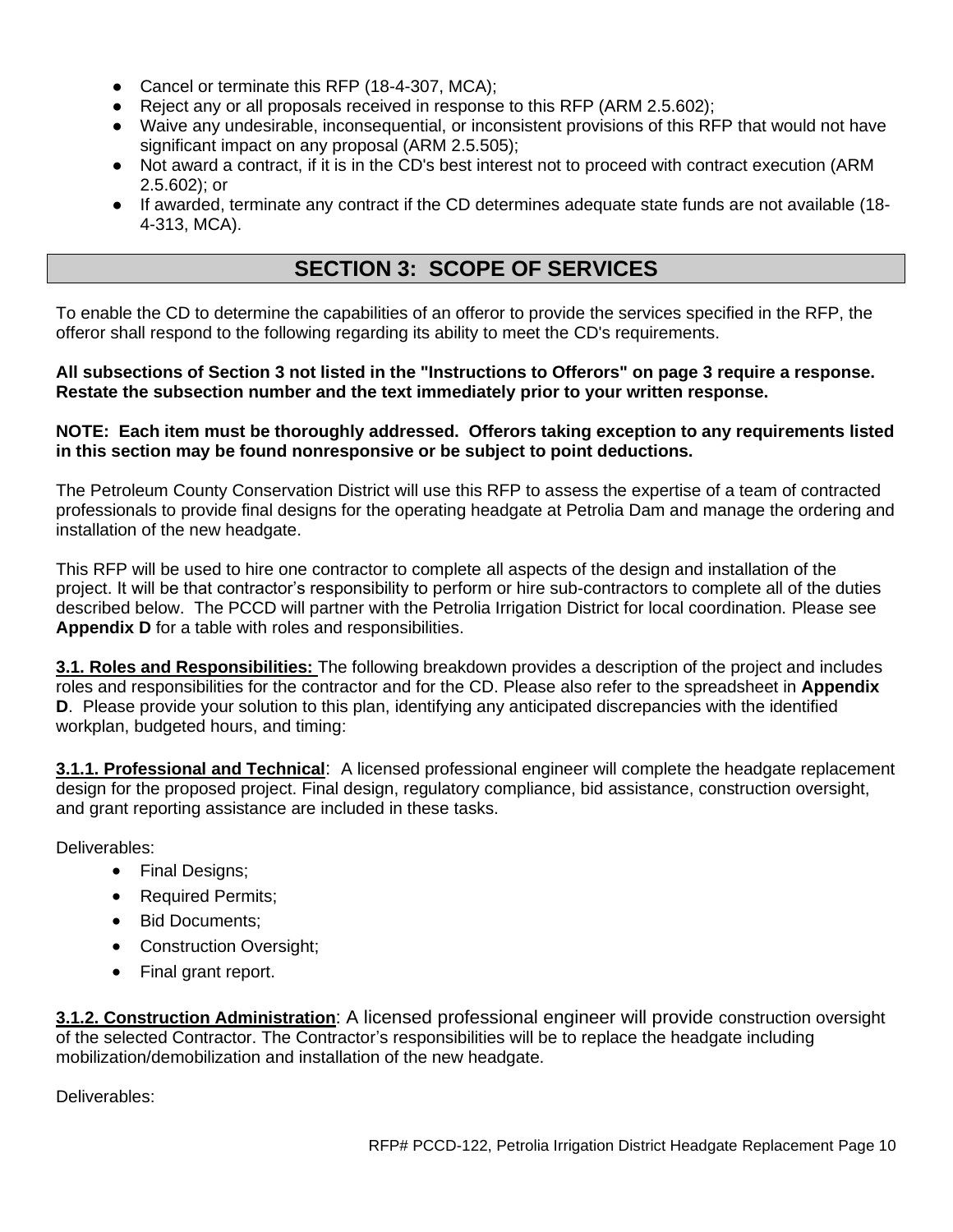• Construction Completion Report.

**3.4. Resolution of Problems:** Any problems that may arise must first be communicated to the local project Coordinator. If the engineer finds unsatisfactory resolution, they must take the problems to the Petroleum County Conservation District administrator. The administrator may address the issue or consult the board of the Petroleum County Conservation District for proper resolution.

### **SECTION 4: OFFEROR QUALIFICATIONS**

**All subsections of Section 4 not listed in the "Instructions to Offerors" on page 3 require a response. Restate the subsection number and the text immediately prior to your written response.**

### **4.1 CD'S RIGHT TO INVESTIGATE AND REJECT**

The CD may make such investigations as deemed necessary to determine the offeror's ability to provide the supplies and/or perform the services specified. The CD reserves the right to reject a proposal if the information submitted by, or investigation of, the offeror fails to satisfy the CD's determination that the offeror is properly qualified to perform the obligations of the contract. *This includes the CD's ability to reject the proposal based on negative references.*

### **4.2 OFFEROR QUALIFICATIONS**

To enable the CD to determine the capabilities of an offeror to perform the services specified in the RFP, the offeror shall respond to the following regarding its ability to meet the CD's requirements. **THE RESPONSE, "(OFFEROR'S NAME) UNDERSTANDS AND WILL COMPLY," IS NOT APPROPRIATE FOR THIS SECTION.**

**NOTE: Each item must be thoroughly addressed. Offerors taking exception to any requirements listed in this section may be found nonresponsive or be subject to point deductions.**

**4.2.1 References.** Offeror shall provide a minimum of three (3) references that are currently using or have previously used services of the type proposed in this RFP. At a minimum, the offeror shall provide the company name, location where the services were provided, contact person(s), contact telephone number, email address, and a complete description of the services provided, and dates of service. These references may be contacted to verify offeror's ability to perform the contract. The CD reserves the right to use any information or additional references deemed necessary to establish the ability of the offeror to perform the contract. Negative references may be grounds for proposal disqualification.

**4.2.2 Company Profile and Experience.** Offeror shall provide documentation establishing the individual or company submitting the proposal has the qualifications and experience to provide the services specified in this RFP, including, at a minimum:

- a detailed description of any similar past projects, including the service type and dates the services were provided;
- the client for whom the services were provided; and
- a general description of the firm including its primary source of business, organizational structure and size, number of employees, years of experience performing services similar to those described within this RFP.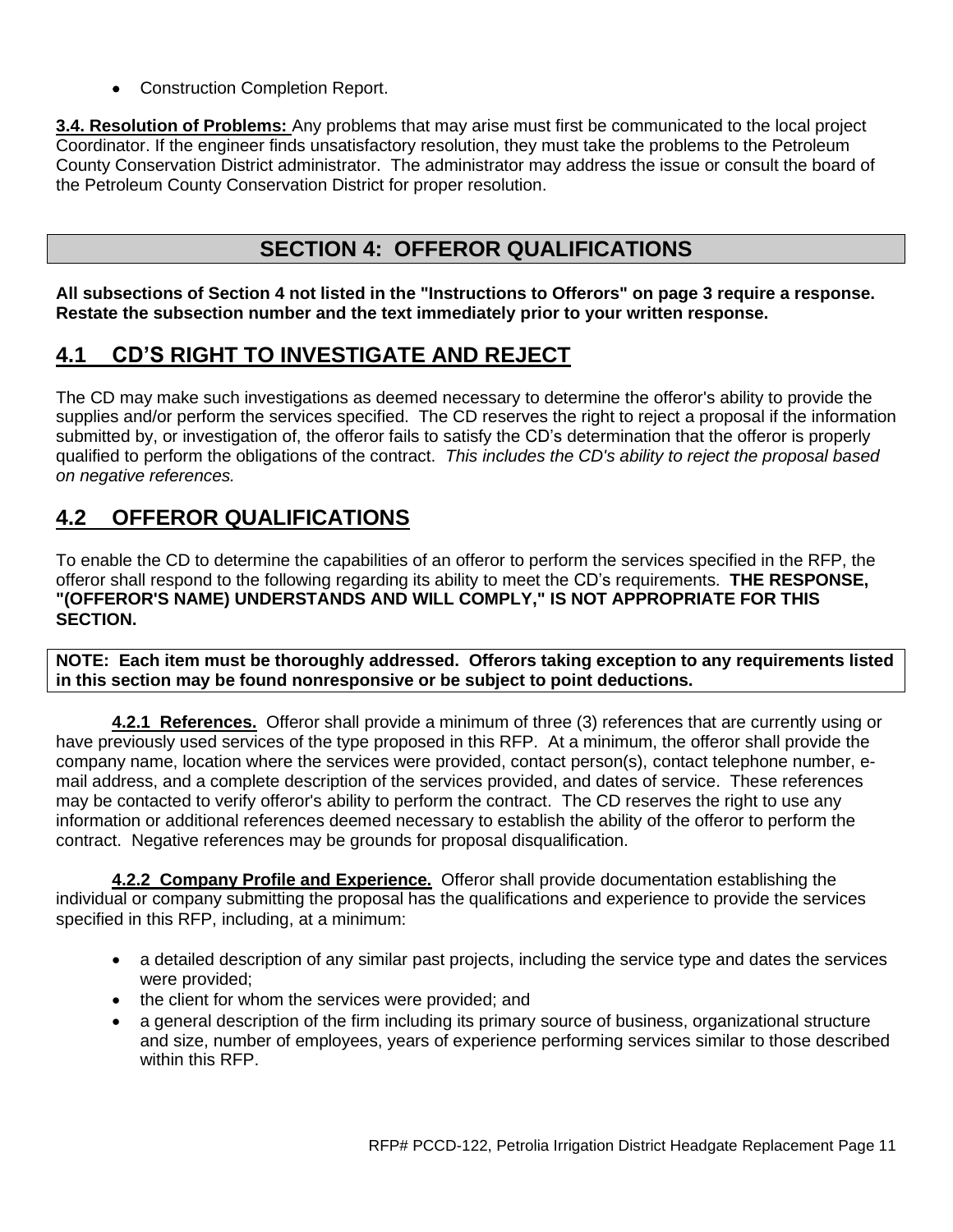**4.2.3 Resumes.** A resume or summary of qualifications, work experience, education, and skills must be provided for all key personnel, including any subcontractors, who will be performing any aspects of the contract. Include years of experience providing services similar to those required; education; and certifications where applicable. Identify what role each person would fulfill in performing work identified in this RFP.

**4.2.4 Oral Presentation.** If the Petroleum County CD RFP evaluation team deems it necessary, an inperson or teleconference may be requested for the purpose of interviewing offerors' key personnel.

### **SECTION 5: COST PROPOSAL**

**All subsections of Section 5 not listed in the "Instructions to Offerors" on page 3 require a response. Restate the subsection number and the text immediately prior to your written response.**

- **5.1. Cost Estimate.** Please complete the cost estimate sheet attached in **Appendix D**. Estimate the number of hours you anticipate will be required and provide the hourly rate.
- **5.2. Payment.** Offeror will submit invoices monthly for payment which will include a brief description of what was accomplished; the numbers of hours billed; and all other incurred expenses, travel, per diem, and mileage. Monthly invoices will be submitted to Petroleum County Conservation District, PO Box 118, Winnett, MT 59087 by the 3rd Monday of each month. Payments will be approved by Petroleum County Conservation District for payment at their monthly board meeting which is the 4th Thursday of every month. If the billing invoices are not received by the 3rd Monday of each month, the Petroleum County Conservation District Board approval may not happen until the next monthly meeting.
- **5.3. Maximum Amount.** The total amount of the award will not exceed \$101,000.00. Cost estimates exceeding this amount will disqualify the offeror from further consideration.

# **SECTION 6: EVALUATION PROCESS**

### **6.1 BASIS OF EVALUATION**

The evaluator/evaluation committee will review and evaluate the offers according to the following criteria based on **a total number of one hundred (100) points**.

The **Ability to Meet Provision of Services, References, Company Profile and Experience, and Resumes**  portions of the proposal will be evaluated based on the following Scoring Guide. The **Resumes** portion of the proposal will be evaluated on a pass/fail basis, with any offeror receiving a "fail" eliminated from further consideration. The **Cost Proposal** will be evaluated based on the formula set forth below.

### **SCORING GUIDE**

In awarding points to the evaluation criteria, the evaluator/evaluation committee will consider the following guidelines:

**Superior Response (95-100%):** A superior response is an exceptional reply that completely and comprehensively meets all of the requirements of the RFP. In addition, the response may cover areas not originally addressed within the RFP and/or include additional information and recommendations that would prove both valuable and beneficial to accomplishment of the project.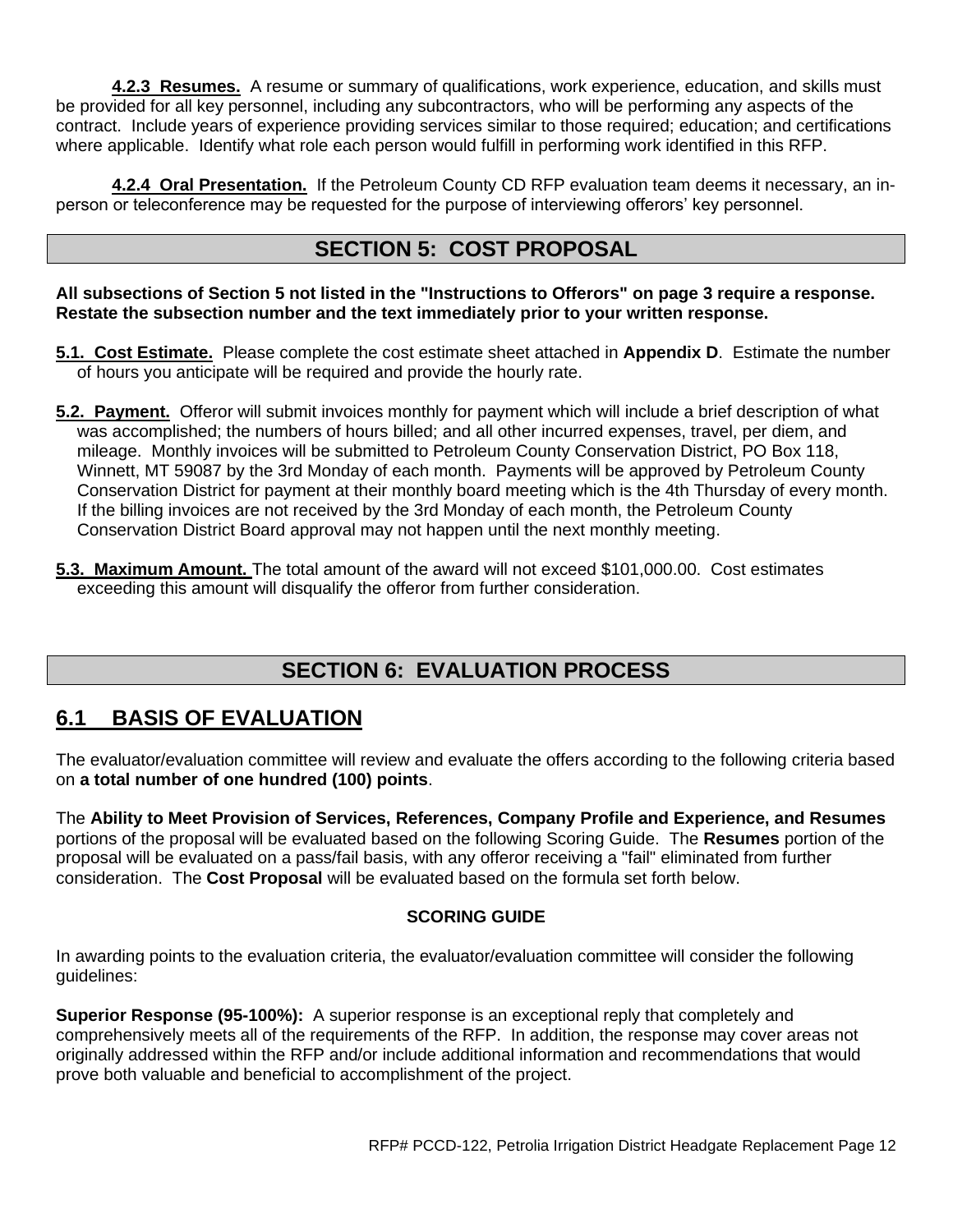**Good Response (75-94%):** A good response clearly meets all the requirements of the RFP and demonstrates in an unambiguous and concise manner a thorough knowledge and understanding of the project, with no deficiencies noted.

**Fair Response (60-74%):** A fair response minimally meets most requirements set forth in the RFP. The offeror demonstrates some ability to comply with guidelines and requirements of the project, but knowledge of the subject matter is limited.

**Failed Response (59% or less):** A failed response does not meet the requirements set forth in the RFP. The offeror has not demonstrated sufficient knowledge of the subject matter.

# **6.2 EVALUATION CRITERIA**

| <b>Category</b> |                                                                      | <b>Section of RFP</b>                   | <b>Point Value</b> |
|-----------------|----------------------------------------------------------------------|-----------------------------------------|--------------------|
|                 | <b>Provision of Services</b>                                         | 30 % of points for a possible 30 points |                    |
| 1.<br>2.<br>3.  | Methods<br><b>Work Plan</b><br>Timeline                              | 3.0<br>3.0<br>3.0                       |                    |
|                 | <b>References</b>                                                    | 5% of points for a possible 5 points    |                    |
| 4.              | References<br>(Complete contact information provided)                | 4.2.1                                   | Pass/Fail          |
|                 | <b>Company Profile and Experience</b>                                | 35 % of points for a possible 35 points |                    |
| 5.<br>6.        | <b>Years of Relevant Experience</b><br><b>Relevant Past Projects</b> | 4.2.2                                   |                    |
|                 | <b>Resumes</b>                                                       | 10 % of points for a possible 10 points |                    |
| 7 <sub>1</sub>  | <b>Staff Qualifications</b>                                          | 4.2.3                                   |                    |
|                 | <b>Cost Proposal</b>                                                 | 20% of points for a possible 20 points  |                    |
| 8.              | Cost Proposal                                                        | 5.0                                     |                    |

\*If oral presentations are deemed necessary, and additional 10 points will be possible.

Lowest overall cost receives the maximum allotted points. All other proposals receive a percentage of the points available based on their cost relationship to the lowest.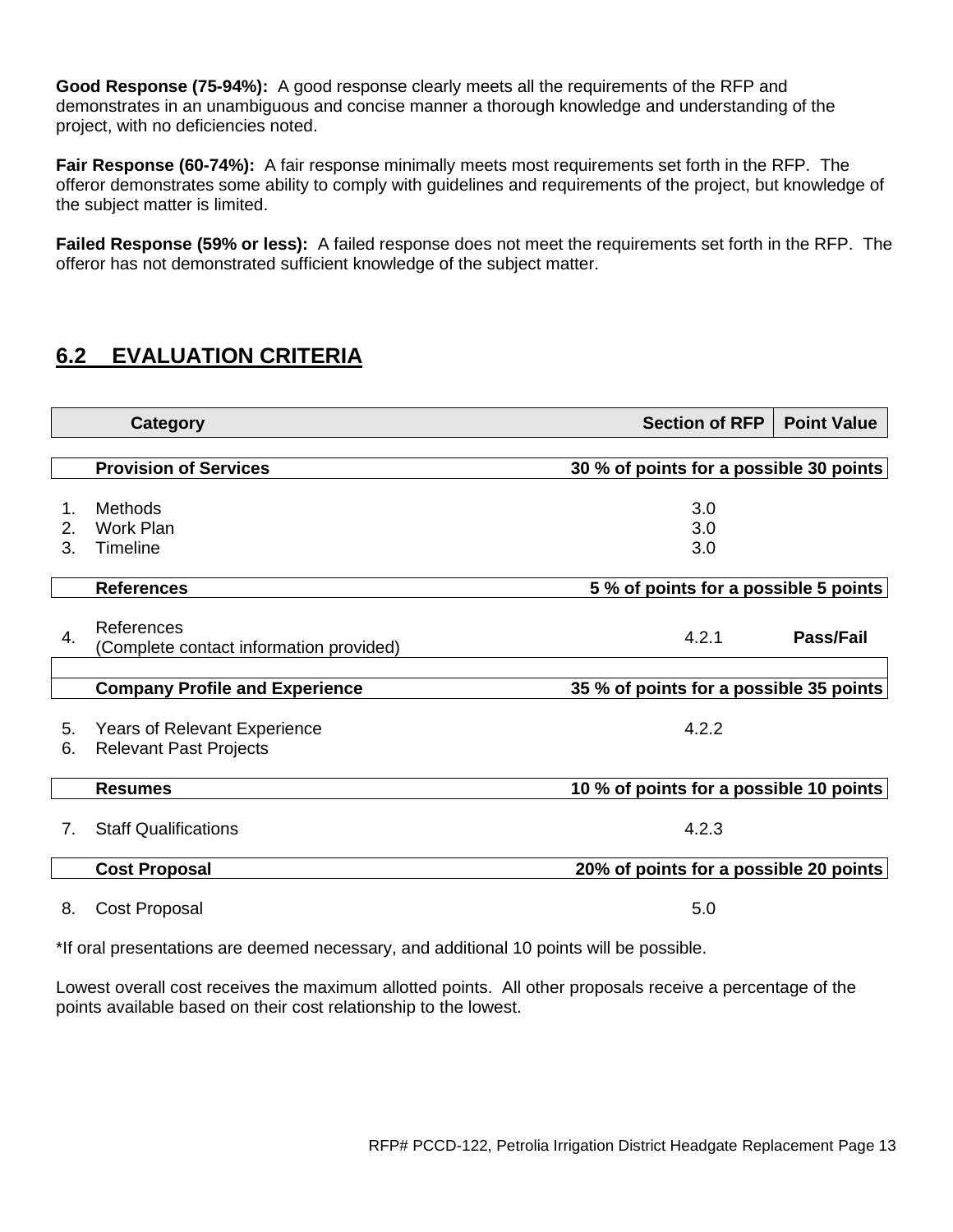# **APPENDIX A: STANDARD TERMS AND CONDITIONS**

**By submitting a response to this request for proposal, the vendor agrees to acceptance of the following Standard Terms and Conditions and any other provisions that are specific to this solicitation.** 

**ACCEPTANCE/REJECTION OF BIDS, PROPOSALS, OR LIMITED SOLICITATION RESPONSES:** The CD reserves the right to accept or reject any or all bids, proposals, or limited solicitation responses, wholly or in part, and to make awards in any manner deemed in the best interest of the CD. Bids, proposals, and limited solicitation responses will be firm for 30 days, unless stated otherwise in the text of the invitation for bid, request for proposal, or limited solicitation.

**ALTERATION OF SOLICITATION DOCUMENT:** In the event of inconsistencies or contradictions between language contained in the CD's solicitation document and a vendor's response, the language contained in the CD's original solicitation document will prevail. Intentional manipulation and/or alteration of solicitation document language will result in the vendor's disqualification and possible debarment.

**DEBARMENT:** Contractor certifies, by submitting this proposal, that neither it nor its principals are presently debarred, suspended, proposed for debarment, declared ineligible, or voluntarily excluded from participation in this transaction (contract) by any governmental department or agency. If Contractor cannot certify this statement, attach a written explanation for review by the State.

**FACSIMILE RESPONSES:** Facsimile responses will be accepted for invitations for bids, small purchases, or limited solicitations ONLY if they are completely received by the CD prior to the time set for receipt. Bids, or portions thereof, received after the due time will not be considered. Facsimile responses to requests for proposals are ONLY accepted on an exception basis with prior approval of the procurement officer.

**FAILURE TO HONOR BID/PROPOSAL:** If a bidder/offeror to whom a contract is awarded refuses to accept the award (contract) or fails to deliver in accordance with the contract terms and conditions, the department may, in its discretion, suspend the bidder/offeror for a period of time from entering into any contracts with the CD.

**LATE BIDS AND PROPOSALS:** Regardless of cause, late bids and proposals will not be accepted and will automatically be disqualified from further consideration. It shall be solely the vendor's risk to ensure delivery at the designated office by the designated time. Late bids and proposals will not be opened and may be returned to the vendor at the expense of the vendor or destroyed if requested.

**SOLICITATION DOCUMENT EXAMINATION:** Vendors shall promptly notify the CD of any ambiguity, inconsistency, or error which they may discover upon examination of a solicitation document.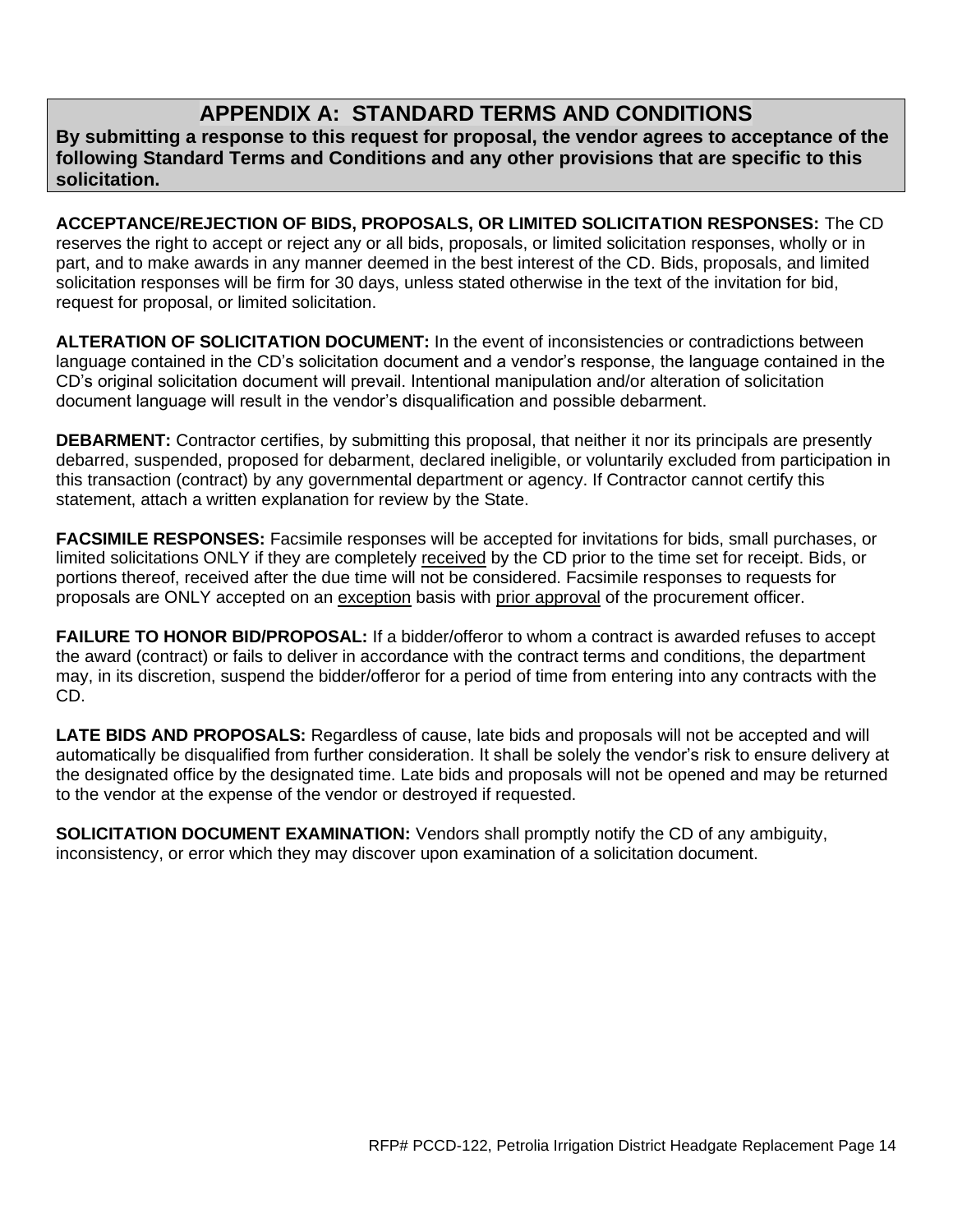# **APPENDIX B: CONTRACT**

### AGREEMENT

THIS AGREEMENT is made between \_\_\_ (contractor name) \_\_\_\_\_\_\_\_\_\_ (contractor address) (hereinafter " ) and Petroleum County Conservation District, P.O. Box 118, Winnett, MT 59087 (hereinafter "PCCD").

WHEREAS,  $\_\_$  is a Montana business providing engineering services.

WHEREAS, PCCD wishes to retain  $\_\_$  to provide such services.

NOW, THEREFORE, it is agreed as follows:

1. Engagement of Services. \_\_\_ agrees that for a period not to exceed ten months, and shall be executed upon the date of the last signature; it will render to PCCD such services as PCCD may request relating to the matters set forth in the scope of work attached hereto as Attachment "A". Shall not be required at any time to render service that would conflict with obligations of \_\_\_ undertaken prior to this agreement.

2. Fees. \_\_\_ shall be paid for such services set forth in the fee schedule attached hereto as Attachment "B". \_\_\_ shall invoice PCCD for services rendered, and such invoices shall be payable upon receipt. Invoices shall include a brief description of what was accomplished; the numbers of hours billed; and all other incurred expenses, travel, per diem, and mileage.

3. Independent Contractor. Nothing contained in this Agreement shall be deemed to create an employeremployee relationship between \_\_\_ and PCCD. At all times, \_\_\_ shall act as an independent contractor and shall exercise independent control over the means and manner by which it performs the services described. shall be responsible for all payments concerning self-employment tax and other taxes as an independent contractor. \_\_\_ shall have no authority to bind PCCD or incur any obligations on behalf of PCCD.

4. Insurances. \_\_\_ will provide proof of insurance coverage that must be in effect at the time of contract execution and for the duration of the project. Proof of the following insurance are on file with the Petroleum County Conservation District: Commercial General Liability Insurance (Occurrence coverage), to include bodily injury, personal injury and property damage with combined single limits of \$1,000,000 per claim and & 2,000,000 aggregated per year, from an insurer with a Best's Rating of no less than A-. Automobile Liability Insurance with split limits of \$500,000 per person (personal injury), \$1,000,000 per accident occurrence (personal injury), and \$1000, 000 per accident occurrence (property damage) OR combined single limits of \$1,000,000 per occurrence from an insurer with a Best's Rating of no less than A-. The Petroleum County Conservation District shall be listed as additional insured.

5. Property of PCCD. All memoranda, notes, records, papers, and other documents and all copies thereof relating to PCCD's operation, business, and subject(s) related thereto shall remain the property of PCCD. shall not disclose to any other person, firm or corporation or in any way use for its benefit or to the detriment of PCCD any information or knowledge obtained during the course of this Agreement with PCCD, except as authorized in writing by PCCD.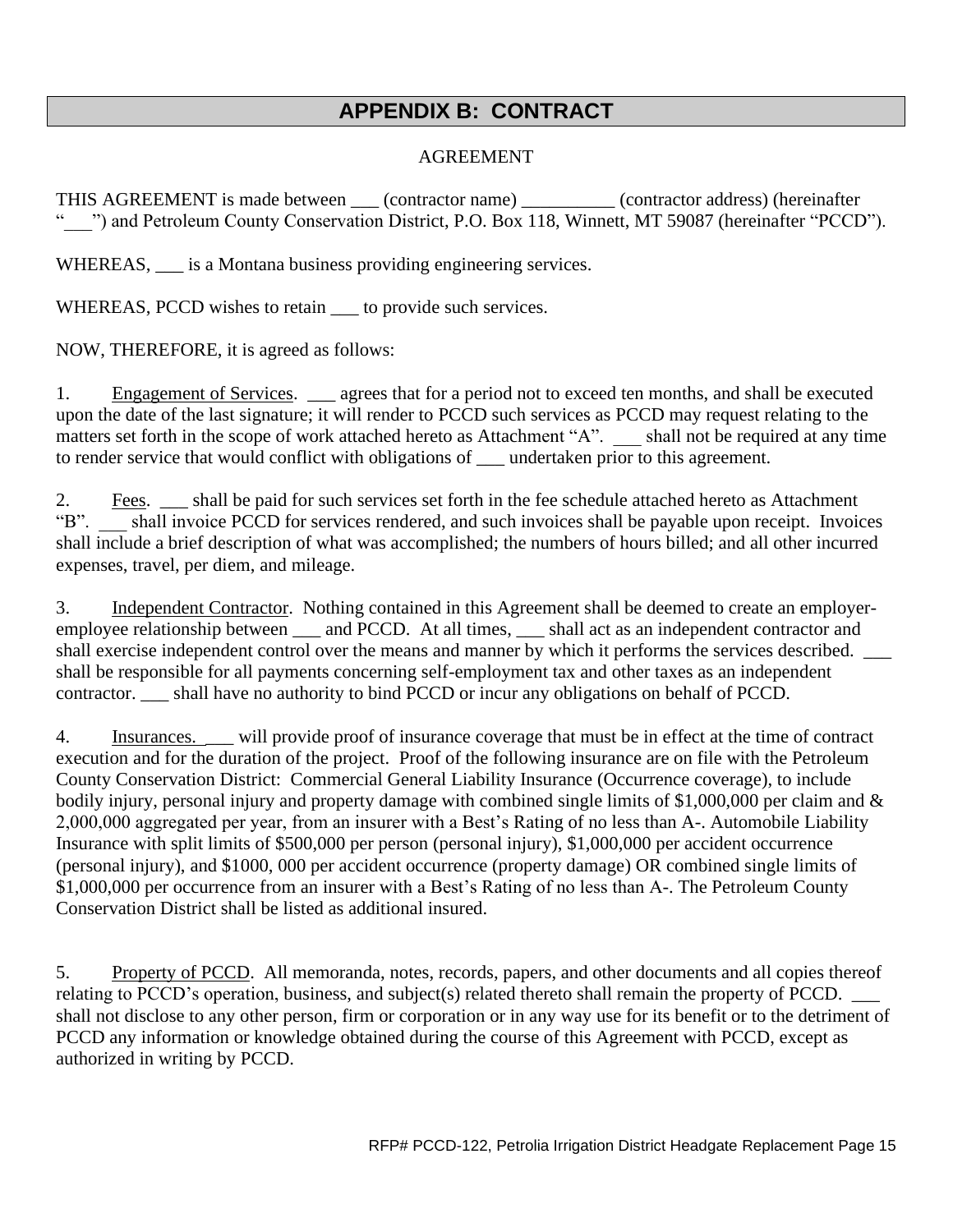6. Conflict of Interest. \_\_\_ warrants that it is under no obligation to any other entity that in any way conflicts with this Agreement, it is free to enter into this Agreement, and is under no obligation to consult for others in fields covered by this Scope of Work. \_\_\_ shall not, during the term of this Agreement, perform services which in any way conflict with PCCD's interests.

7. Termination of Agreement. This Agreement may be terminated by PCCD at any time upon thirty (30) days written notice. In the event of such termination, shall be paid for services rendered up to and including the date of such termination.

8. Indemnification and Hold Harmless. <u>\_\_\_</u> agrees that any advice rendered pursuant to this Agreement shall be based on its experience in the engineering profession; however, the ultimate decision to accept the advice is PCCD. PCCD agrees to indemnify and hold harmless from any liability or claims of liability arising from or in any way related to action or inaction PCCD may take based on sadvice.

9. Litigation. In any litigation arising out of this Agreement or any other action taken to enforce the terms of this Agreement, the successful litigant shall be entitled to receive from the unsuccessful litigant, in addition to the costs and disbursements allowed by statute, reasonable attorney's fees to be fixed and determined by the Court.

10. Modification. This Agreement cannot be modified or revised without the express written consent of the parties. Written correspondence concerning modifications to Agreement should be addressed to:

| J.C. King, Chair                              |
|-----------------------------------------------|
| <b>Petroleum County Conservation District</b> |
| PO Box 118                                    |
| Winnett, MT 59087                             |
|                                               |

11. Entire Agreement. This Agreement constitutes the entire Agreement between the parties hereto, and there are no other agreements, verbal or otherwise, modifying or affecting the terms hereof.

12. Binding Effect. This Agreement shall extend to and be binding upon the heirs, personal representatives, successors and assigns of the respective parties hereto.

13. Governing Law and Venue. This Agreement shall be governed by and construed in accordance with the laws of the State of Montana. Any dispute arising out of the terms of this consulting Agreement which results in litigation shall be venued in the Tenth Judicial District Court, Petroleum County, Montana.

14. Assignment. This Agreement is not assignable by either party without the prior written consent of the other party.

IN WITNESS WHEREOF, all of the parties have duly executed the Agreement.

| <b>CONTRACTOR</b>      | <b>CLIENT</b>                |
|------------------------|------------------------------|
| By:                    | By: $\overline{\phantom{a}}$ |
| Title: Project Manager | Title: Supervisor            |
|                        |                              |

RFP# PCCD-122, Petrolia Irrigation District Headgate Replacement Page 16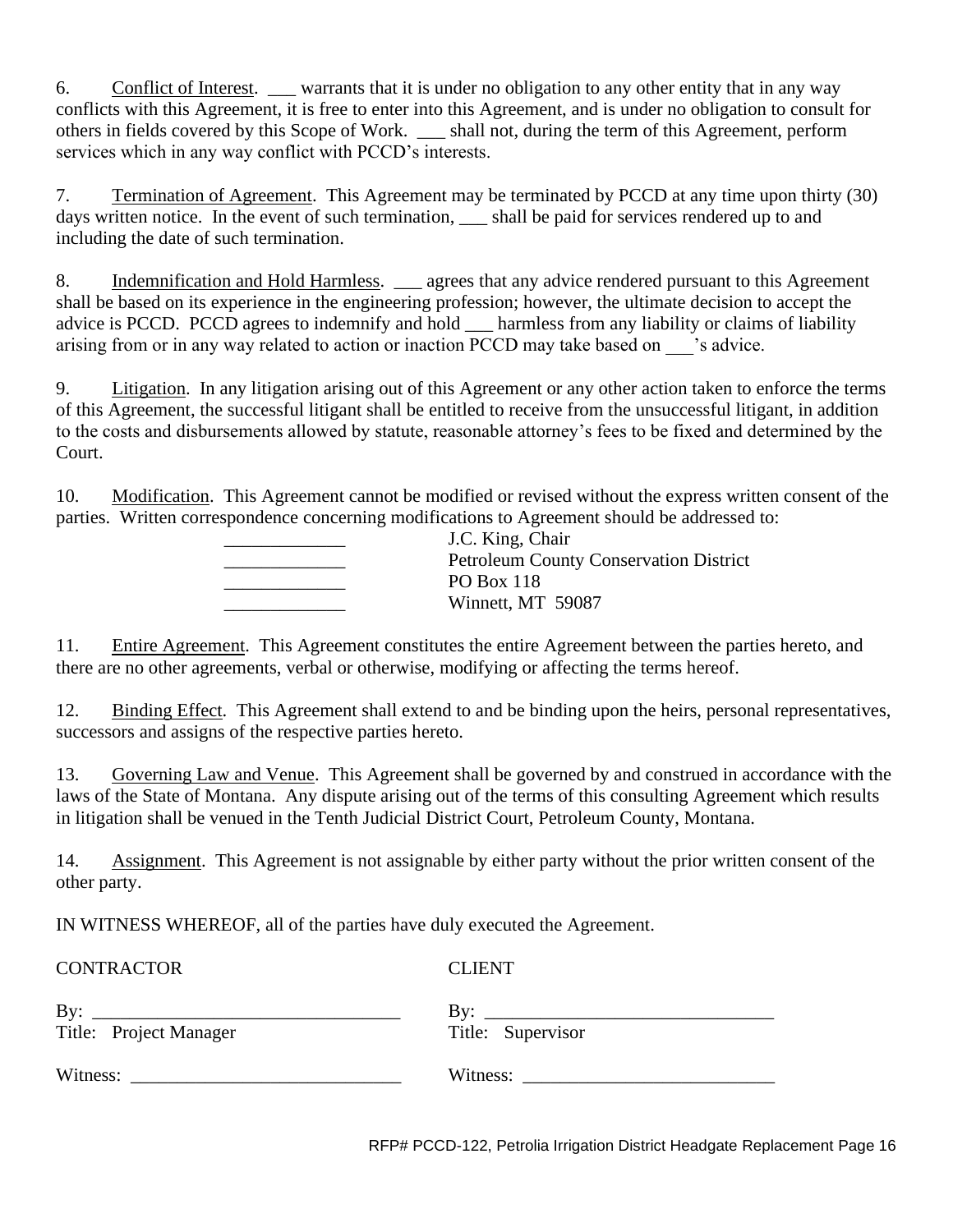### **Attachment A Scope of Work**

**Background:** The operating headgate at Petrolia Dam, servicing the Petrolia Irrigation District, has failed and is in need of replacement.

**Scope of Work:** Engineer will complete design, permitting, bid assistance and construction administration for the Petrolia Irrigation District Headgate Replacement project. Engineer will perform or hire sub-contractors to complete all of the duties described below. The Petrolia Irrigation District will provide a local project coordinator.

The project is a headgate replacement project to control and ensure the reliable delivery of water from Petrolia Lake to the PID and improve management of water levels within the lake. The project will involve the design, permitting, bid assistance and construction oversight of a new headgate with a manual lifting system.

A licensed professional engineer will complete the headgate replacement design for the proposed project. Final design, regulatory compliance, construction oversight, and grant reporting assistance are included in these tasks.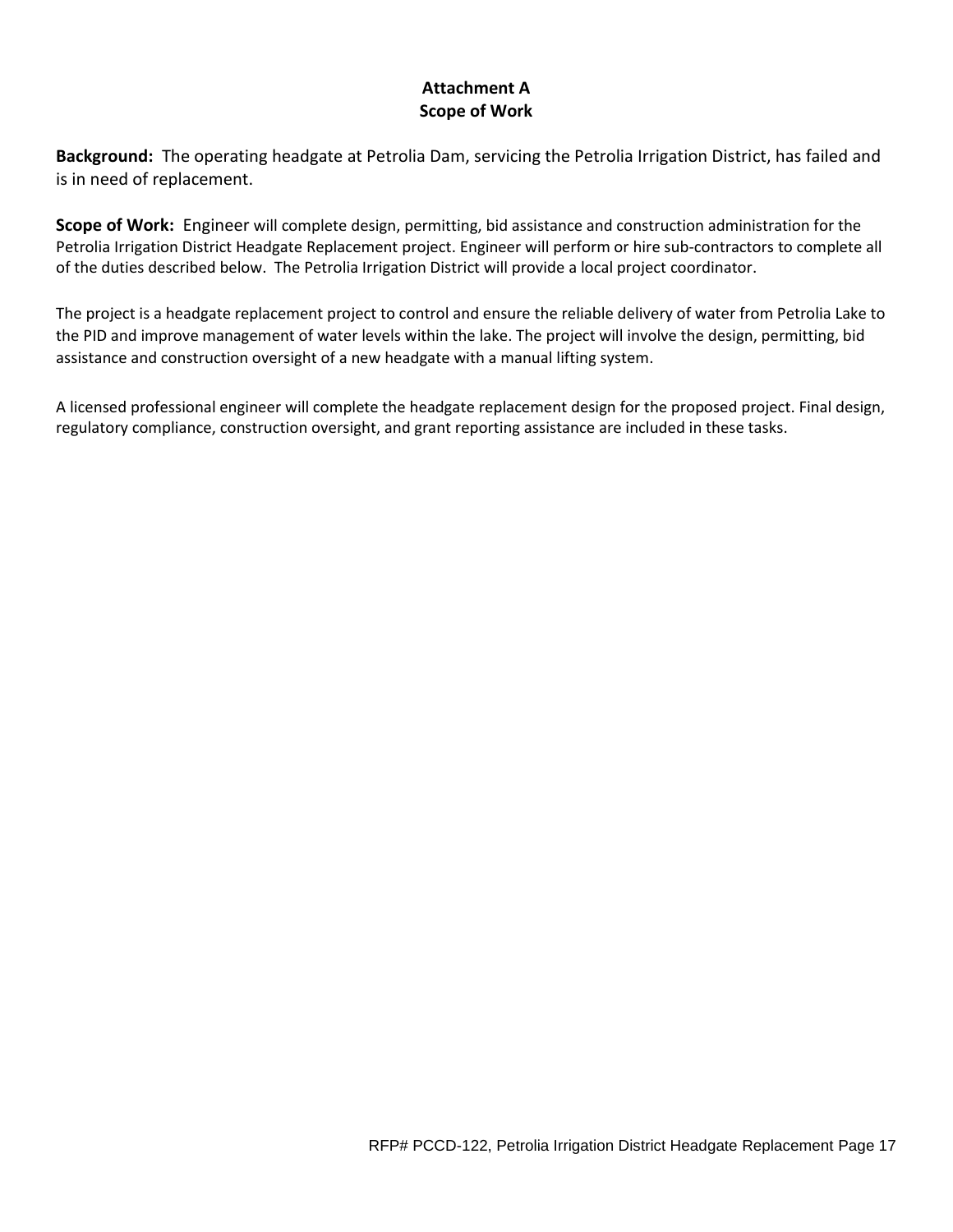#### **Attachment B Budget**

|                                | Contractor |  |
|--------------------------------|------------|--|
| 1. Grant Administration        |            |  |
| 2. Engineering Services        |            |  |
| 3. Bid Assistance              |            |  |
| 4. Construction Administration |            |  |

The Petroleum County Conservation District agrees to pay \_\_\_\_\_\_\_\_\_\_\_\_\_\_ for the services rendered as shown in budget items and as outlined in the Scope of Work shown in Attachment A.

#### **Budget**

\_\_\_\_\_\_\_\_\_\_\_\_\_ and PCCD agree to the following budget as presented in \_\_\_\_\_\_\_\_\_\_s proposal:

#### **Schedule of Payments**

and PCCD agree to the following payment schedule for the work specified:

\_\_\_\_\_\_\_ will submit invoices monthly for payment which will include a brief description of what was accomplished; the numbers of hours billed; and all other incurred expenses, travel, per diem, and mileage. Monthly invoices will be submitted to Petroleum County Conservation District, PO Box 118, Winnett, MT 59087 by the 3rd Monday of each month. Payments will be approved by Petroleum County Conservation District for payment at their monthly board meeting which is the 4th Thursday of every month. If the billing invoices are not received by the 3rd Monday of each month, the Petroleum County Conservation District Board approval may not happen until the next monthly meeting.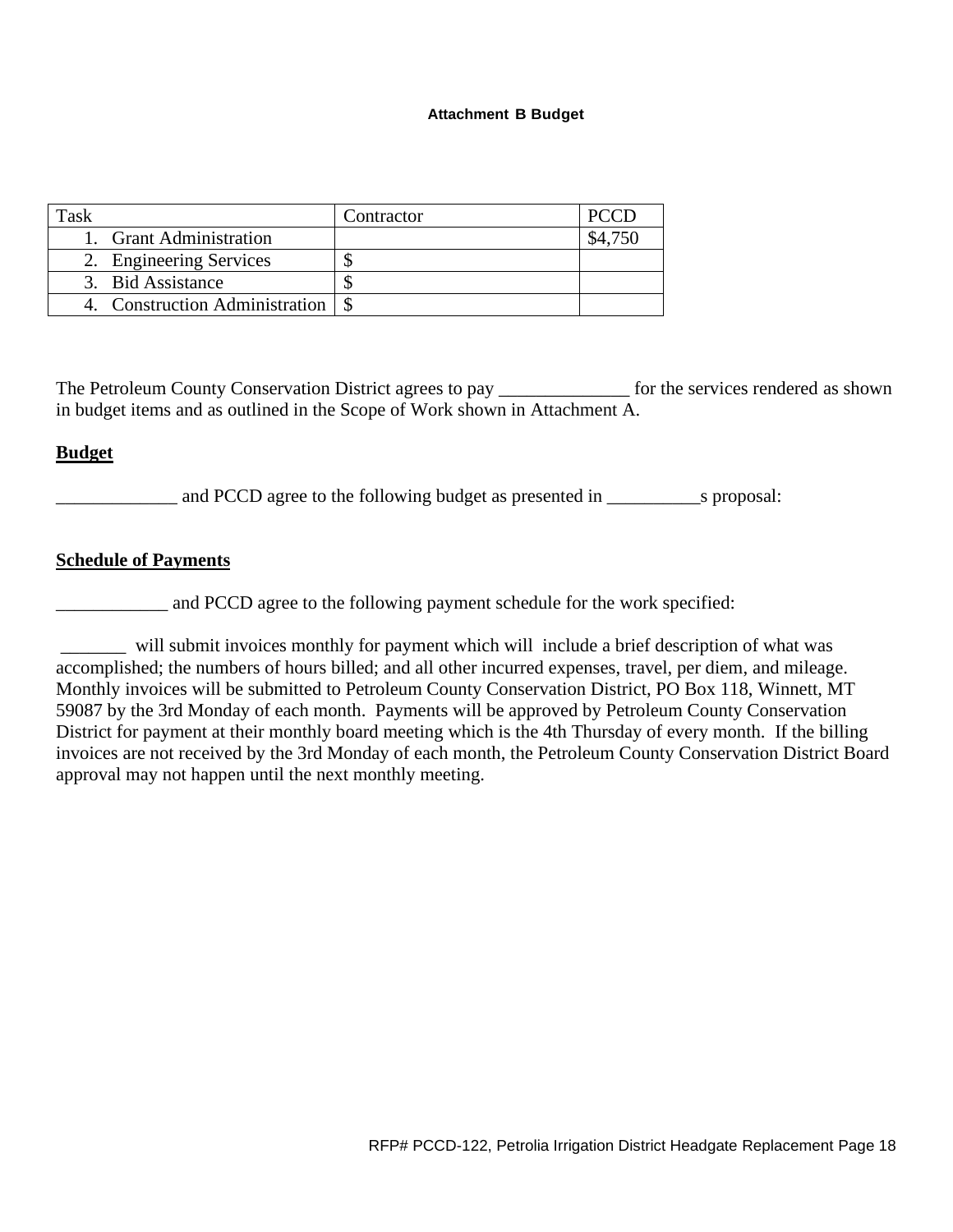### **APPENDIX C: RFP RESPONSE FORM**

- **1. Offeror must provide a signed copy of the RFP Cover Sheet.**
- **2. Offeror must include the "Instructions to Offerors" page.**

#### **OFFEROR MUST PROVIDE THE FOLLOWING INFORMATION THAT WILL BE EVALUATED BY THE RFP EVALUATOR/EVALUATION COMMITTEE:**

- **3. Provision of Services (Section 3).**
- **4. References (Section 4.2.1).**
- **5. Company Profile and Experience (Section 4.2.2).**
- **6. Resumes (Section 4.2.3).**
- **7. Cost Proposal (Section 5.0).**
- **8. Completeness of Proposal.** An offeror's response must be complete at the time of submittal and contain all the reference materials necessary to provide a complete response to the RFP. Unless specifically requested in the RFP, an offeror making the statement "Refer to our literature…" or "Please see www…….com" may be deemed nonresponsive or receive point deductions. If making reference to materials located in another section of the RFP response, specific page numbers and sections must be noted. **The Evaluator/Evaluation Committee is not required to search through literature or another section of the proposal to find a response.**
- **9. Copies Required and Deadline for Receipt of Proposals.** Offerors must submit **one original proposal and two (2) copies** to the Petroleum County Conservation District. The CD reserves the right to request an electronic copy of the RFP response.

**EACH PROPOSAL MUST BE SEALED AND LABELED ON THE OUTSIDE OF THE PACKAGE** clearly indicating it is in response to **RFP PCCD-122**. *Proposals must be received at the reception desk of the Petroleum County Conservation District prior to 2:00 p.m., Mountain Time, January 24, 2022. Offeror is solely responsible for assuring delivery to the reception desk by the designated time. Facsimile or electronic submissions are not acceptable.*

> Mailing Address: Petroleum County Conservation District P.O. Box 118 Winnett, MT 59087

> Physical Address: Petroleum County Conservation District 813 North Broadway Winnett, MT 59087